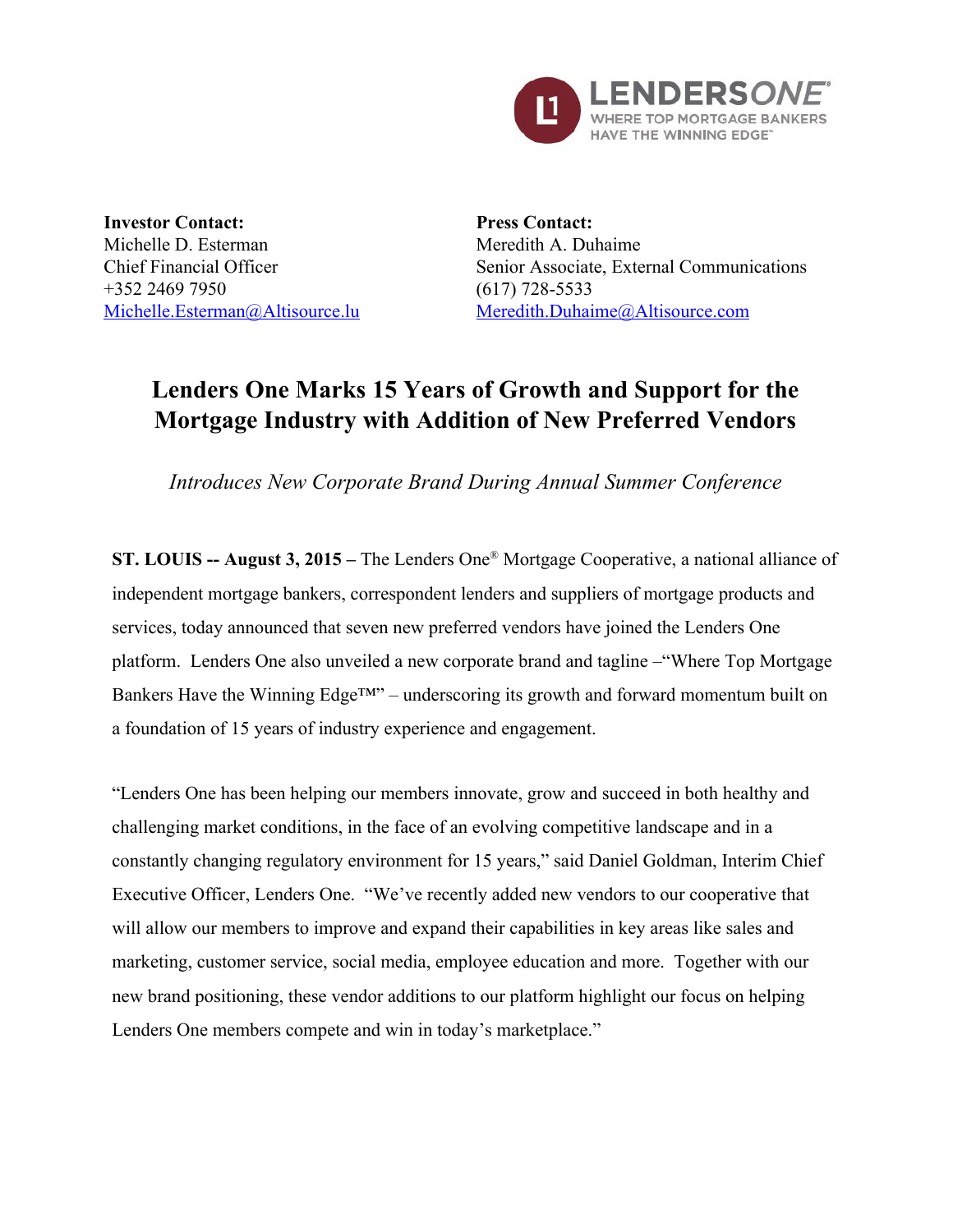

During its 2015 Summer Conference, Lenders One highlighted a number of milestone achievements including:

- **Lenders One cooperative growth**: Now offering 280 members access to 47 mortgage industry Preferred Vendor and Service Providers and more than 30 Preferred Investor partners.
- **Collective power in action**: Lenders One members originated \$200 billion in mortgages in 2014, representing 18 percent of the U.S. mortgage market in 2014.
- **Sharing financial success**: Lenders One distributed millions of dollars in dividends to its members in 2014.
- **Member savings**: Lenders One members achieved millions of dollars in savings on loan origination products and services in 2014.

The new preferred vendors on the Lenders One platform include:

- **iEmergent's Mortgage MarketSmart –** Enables members to target sales efforts by leveraging an aggregated view of historical records and public data sources, including census data and building permits, to identify U.S. markets with high concentrations of mortgage origination activity.
- **Mortgage Coach** Enables members' loan officers to create personalized, dynamic presentations for borrowers that outline loan options in addition to explaining industry terms, documents and processes involved in borrowing.
- **Richey May** Provides consulting services for members on tax and accounting issues, reporting requirements and regulations.
- **Smarsh**–Allows members to manage their social media outreach and offers monitoring, archiving and auditing services through a social media monitoring tool.